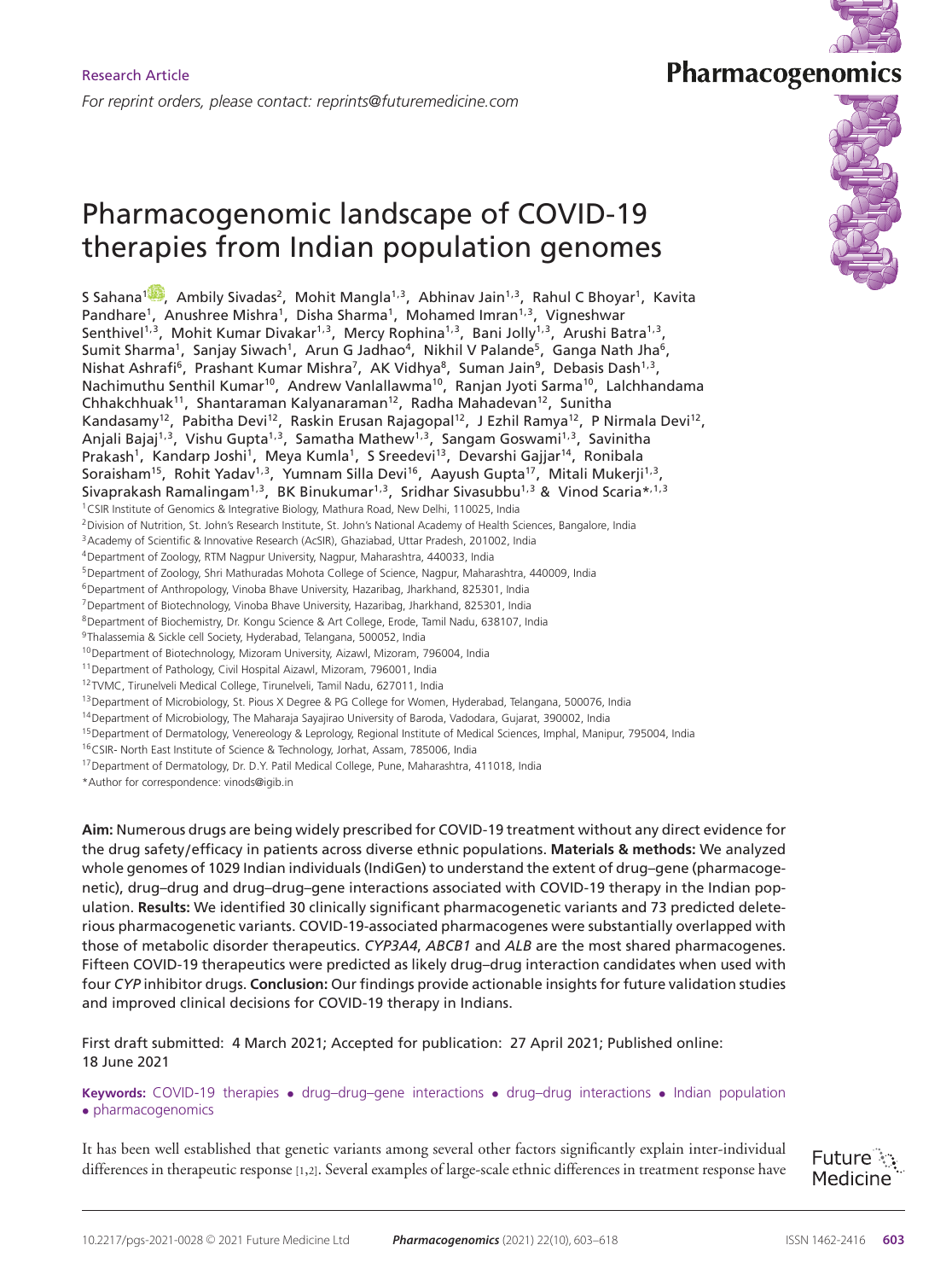been attributed to differential prevalence of these pharmacogenetic (PGx) variants among distinct populations [3,4]. As the novel COVID-19 pandemic continues to present unprecedented challenges to healthcare systems across the world, an array of new vaccines and repurposed or novel therapeutics are being developed, undergoing clinical trials or are currently in use in different parts of the world [5]. Given the rapid worldwide spread of this novel disease, many of these therapeutics, although unapproved or lacking adequate direct evidence for efficacy and safety, are being widely used in COVID-19 patients across age groups, ethnic backgrounds and diverse underlying health conditions [1]. It is therefore critical to harness parallel efforts toward understanding the pharmacogenomics of COVID-19 therapies and develop population-specific PGx maps for the widely used drugs. Defining populationspecific actionable PGx biomarkers for COVID-19 therapy can potentially help clinicians choose appropriate treatment regimens and improve overall treatment outcomes. A few recent studies have analyzed and reviewed the clinical implications of human genome interactions with repurposed drugs [3,6] most of which have genotype-guided dosing guidelines [7]. Moreover, it is also crucial to assess drug interactions and the associated adverse events [7].

Some of the common examples of adverse drug reactions in COVID-19 patients involve the use of experimental drugs like chloroquine, hydroxychloroquine, azithromycin and lopinavir/ritonavir which can cause patients to develop long QT syndrome and torsades de pointes [2,3]. Some of them already have pharmacogenetic markers listed on their US FDA-recommended drug labels like *G6PD* gene for chloroquine and hydroxychloroquine and *IFNL3* for ritonavir [4,8,9]. Similarly, variants in *ITPA* gene are reported to have protective effects against hemolytic anemia, which is a well-known adverse effect of ribavirin, a widely prescribed RNA polymerase inhibitor drug in COVID-19 patients that is originally indicated for Hepatitis C infection [10]. In addition to these drug–gene interactions, drug–drug interactions (DDIs) are also a key factor in impaired COVID-19 treatment response owing to the use of several drugs in tandem to aid the recovery of patients from multiple short-term and long-term COVID-19 complications in addition to their pre-existing conditions [11].

Since its emergence in Wuhan, China in December 2019, millions of individuals have been infected with COVID-19 across the world [12]. India, the world's second most populous country, is also witnessing a significant number of cases and deaths [13]. In the wake of such massive outbreak**s** in India, the limited medical resources call for rapid and robust tools that can guide clinicians toward effective clinical management of COVID-19 patients. Defining the PGx landscape of COVID-19 drugs in the Indian population can potentially guide clinicians toward adopting effective therapeutic regimens for COVID-19 patients.

Whole genome sequencing of large and diverse human populations across the world over the last two decades have generated great insights about human genetic diversity, evolution and migration [14]. In the last 5 years, several largescale national genomic sequencing initiatives have been established with the aim of advancing genomic medicine and generating population-specific evidence for its wider adoption in clinical practice [15]. Recently, India has initiated its own national genome sequencing initiative, the IndiGen Project, which in its first phase has successfully sequenced over 1029 Indian whole genomes belonging to diverse ethnic groups in India [16]. The IndiGen dataset along with the South Asian subpopulations included in the 1000 Genomes project (n = 489) collectively represent one of the most comprehensive genomic representations of the geographic and ethnic diversity of the Indian population available as of today. Systematic mining of PGx variants from such population-scale genomic data can generate critical actionable insights for the population as a whole.

The current study aims to understand the extent of drug–gene (PGx), DDI and drug–drug–gene interactions (DDGI) associated with COVID-19 in the Indian population. We provide a comprehensive population-specific PGx landscape for drugs that are widely used for COVID-19 treatment using large-scale genomic variation datasets representing the Indian population. We also highlight actionable PGx markers that are relevant for Indian COVID-19 patients which can enable clinicians to make informed prescription decisions and potentially improve overall therapeutic outcomes. To the best of our knowledge, this is the first comprehensive study of PGx associations, DDIs and DDGIs associated with therapeutics used in COVID-19 in the Indian population.

## **Materials & methods**

# Study population & datasets

The genetic variants and their allele frequencies in the cosmopolitan Indian population were obtained from Variant Calling Format of 1029 whole genome sequences of unrelated Indian individuals, sequenced across India as a part of IndiGen [16] study. The participants of the IndiGen study spread across most states in India [16]. The variants are annotated according to the *GRCh38* human reference genome and genotype information of 55,898,112 genetic variations consisting of SNVs and indels.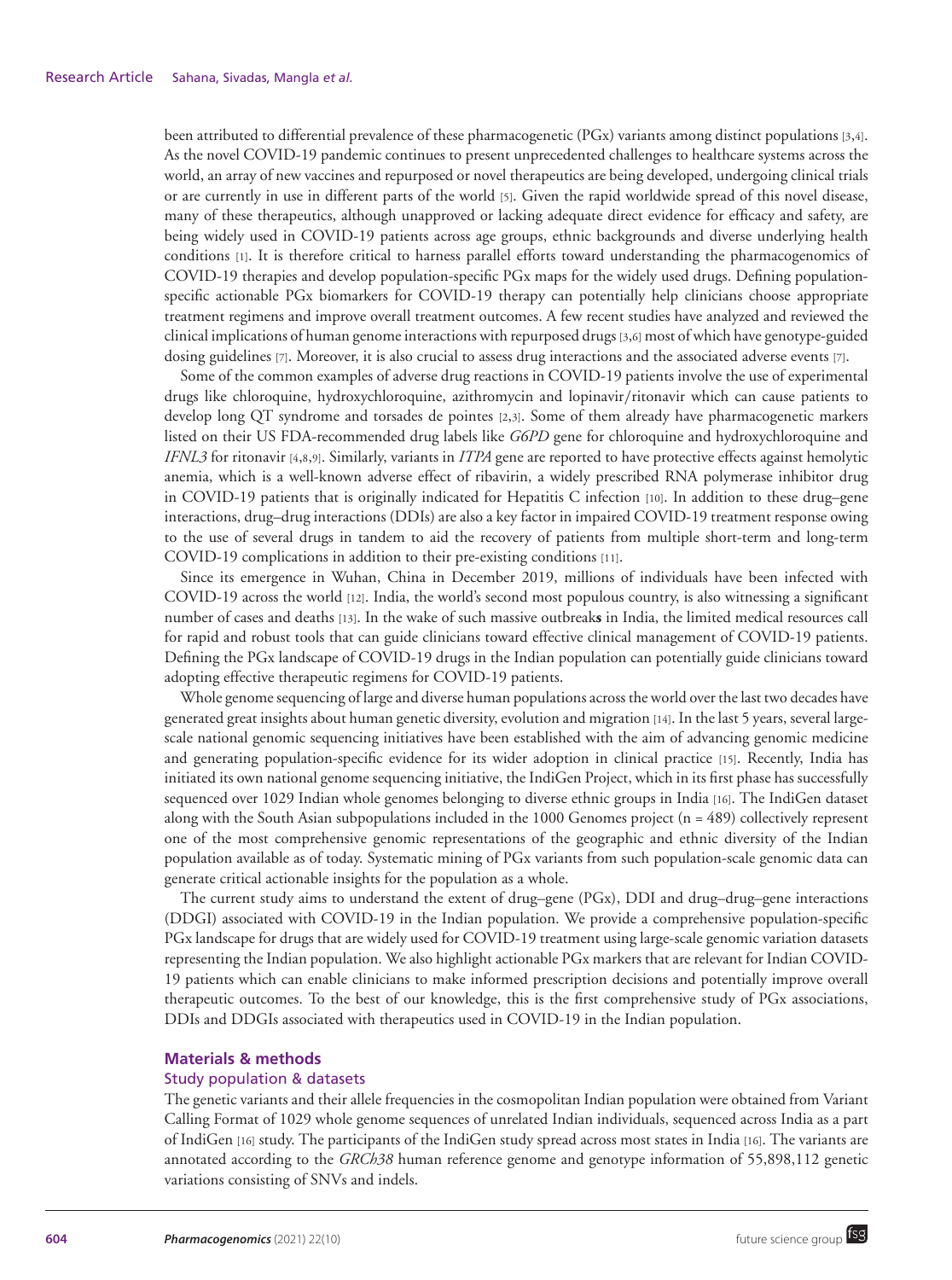# Quality control

We performed genotype and individual level missingness tests (95%) and Hardy–Weinberg disequilibrium test (p  $< 5 \times 10^{-7}$ ) using PLINK v1.09 [17] and obtained 53,672,515 SNVs which were used for further analysis.

# Pharmacogenomic variant analysis workflow

# *Variant annotation*

ANNOVAR [18] was used to annotate variants using dbsnp v150 as the reference variation database and RefGene for gene annotations, and also used to compile the allele frequencies of the variants from global variation projects such as 1000 Genomes Phase 3 (1KGP3) database [19], gnomAD database [20], Qatar and Greater Middle East (GME) variome database [21].

# *Prediction of potential deleterious variants*

The functional impact of exonic variants were predicted using SIFT [22], PolyPhen2 [23] and MutationTaster [24]. The exonic nonsynonymous variants that were predicted deleterious (SIFT: Damaging; PolyPhen2: Probably Damaging and MutationTaster2: Disease causing) by at least two of these tools were taken for downstream analysis.

# Data collection

Information about therapeutics used in the management of COVID-19 and their clinical trial information was curated from PharmGKB [25] and DrugBank [26] databases (accessed on 17 August 2020). PharmGKB has a list of 54 therapeutics involved in COVID-19 clinical trials that inhibit viral replication or viral entry and anticytokine/antiinflammatory drugs. DrugBank database has published a list of 38 drugs which are experimentally unapproved treatments for COVID-19. All these drugs were overlapped and obtained a unique list of 89 drugs that are widely used for COVID-19 treatment (Table 1 & Supplementary Table 1).

# Annotation of pharmacogenetic variants from PharmGKB & DrugBank

The latest release of clinical annotations of PGx variants were obtained from PharmGKB database (release dated 5 August 2020) which included 4077 annotations linked to SNVs and 491 linked to haplotype variants. COVID-19 therapy associated PGx annotations were further shortlisted using the list of 89 drugs and population-specific allele frequencies were further estimated for the relevant PGx variants.

Stargazer [27], a tool for genotyping PGx genes from next generation sequencing data, was used to call star alleles in the PGx genes from the whole genome data of IndiGen and 1KGP3 database. Then, allele frequency (AF) was calculated to evaluate the prevalence of these variants.

A comprehensive list of pharmacogenes were downloaded from DrugBank and overlapped with our list of drugs to fetch associated genes. The predicted deleterious variants in the IndiGen dataset were overlapped with this list to generate a list of potential deleterious PGx variants in the Indian population.

# Construction of drug pathways & visualization

Pharmacogenes related to the PGx variants, those were functionally disrupted in the Indian population with an allele frequency of more than 1% were fetched. A Sankey diagram, depicting the drug function disruption pathway was generated using flourish studio [28] by mapping these genes to the associated drugs in our list and DrugBank database.

# Statistical analysis

Fisher's exact test was used to compare the Indian allele frequencies with the global populations (1KGP3-ALL and gnomAD-ALL) and also other regional populations (QATAR-ALL and GME-ALL) to assess the significant differences in allele frequencies with respect to Indian population.

## Drug–drug interaction analysis

The COVID-19 associated drug-gene interactions were visualized in the form of a network using Cytoscape [29]. The drug–gene associations were obtained from the DrugBank database. The gene labels are proportional to the degree of the node whereas the drug labels are sized according to a score that estimates the proportion of shared PGx genes associated with each drug. The score was calculated as the cumulative average sum of gene degrees associated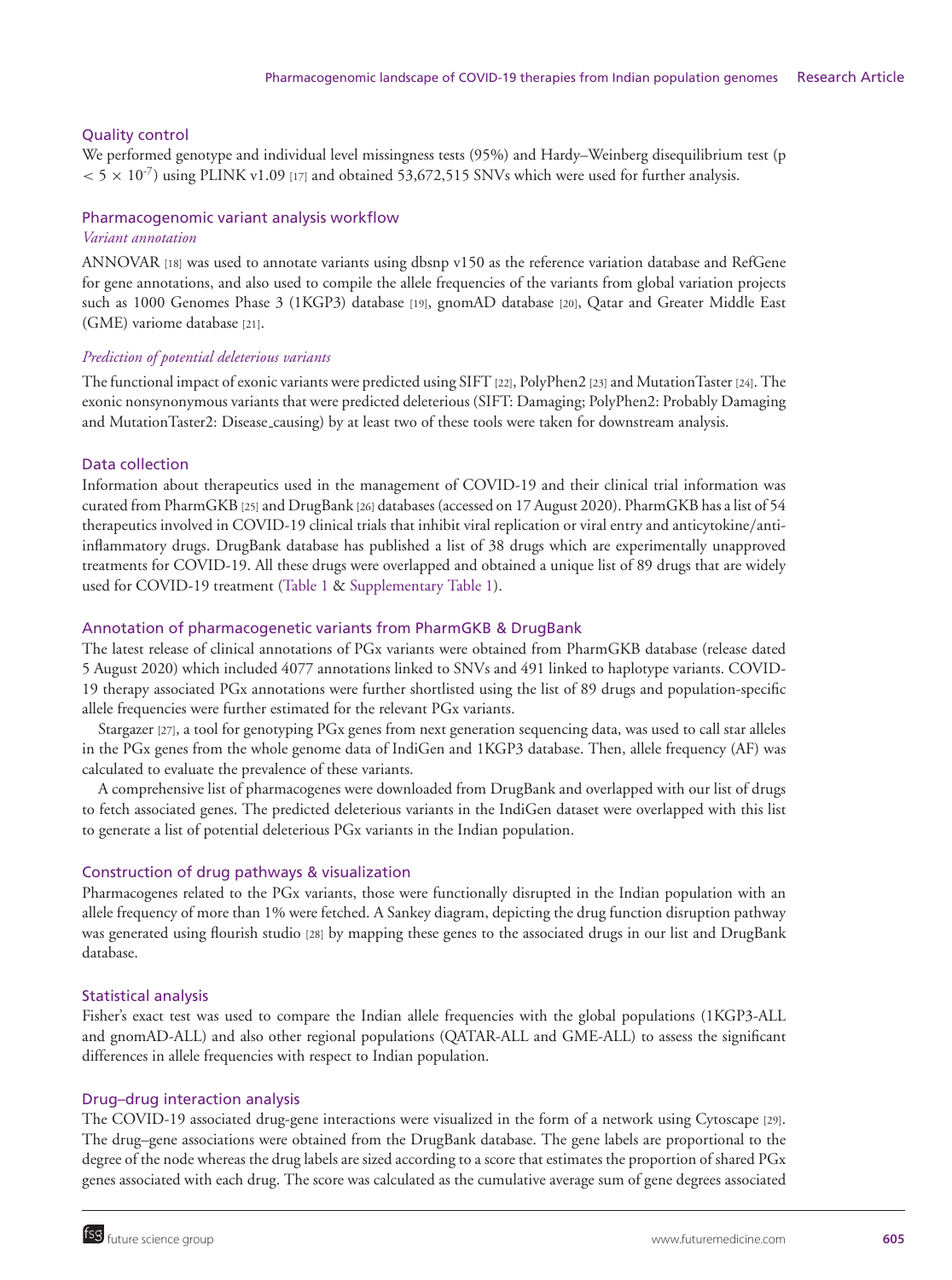| Table 1. List of proposed COVID-19 drugs. |                      |                                                                      |                                               |                                |                                |                                                 |
|-------------------------------------------|----------------------|----------------------------------------------------------------------|-----------------------------------------------|--------------------------------|--------------------------------|-------------------------------------------------|
| <b>Drug</b>                               | DrugBank ID Category |                                                                      | <b>PharmGKB variants</b><br>(Level 1 & 2) (n) | <b>DrugBank targets</b><br>(n) | <b>DrugBank enzymes</b><br>(n) | <b>DrugBank</b><br>transporters/carriers<br>(n) |
| Anticytokine/anti-inflammatory            |                      |                                                                      |                                               |                                |                                |                                                 |
| Tocilizumab                               | DB06273              | Interleukin inhibitor, monoclonal<br>antibodies (anti IL-6)          |                                               | 1                              | $\mathbf{1}$                   |                                                 |
| Sarilumab                                 | DB11767              | Interleukin inhibitor, monoclonal<br>antibodies (anti IL-6)          |                                               | 6                              | $\mathbf{1}$                   |                                                 |
| Anakinra                                  | DB00026              | Interleukin inhibitor (anti IL-1)                                    |                                               | 1                              |                                |                                                 |
| Siltuximab                                | DB09036              | Interleukin inhibitor, monoclonal<br>antibodies (anti IL-6)          |                                               | 1                              | $\mathbf{1}$                   |                                                 |
| Leflunomide                               | DB01097              | Immunomodulators                                                     |                                               | 3                              | $\overline{2}$                 | $\mathbf{1}$                                    |
| Clazakizumab                              | DB12849              | Interleukin inhibitor, monoclonal<br>antibodies (anti IL-6)          |                                               |                                |                                |                                                 |
| Prazosin                                  | DB00457              | Cardiovascular agents                                                |                                               | 6                              | 4                              | $\mathbf{1}$                                    |
| Canakinumab                               | DB06168              | Interleukin inhibitor, monoclonal<br>antibodies (anti IL-1 $\beta$ ) |                                               | 1                              |                                |                                                 |
| Naltrexone                                | DB00704              | Analgesics                                                           |                                               | 4                              | $\mathbf{1}$                   |                                                 |
| Ketamine                                  | DB01221              | Anesthetics                                                          |                                               | 11                             | 5                              |                                                 |
| Sirukumab                                 | DB11803              | Interleukin inhibitor, monoclonal<br>antibodies (anti IL-6)          |                                               |                                |                                |                                                 |
| Fluoxetine                                | DB00472              | Antidepressants                                                      | $\mathbf{1}$                                  | 7                              | 8                              | 3                                               |
| Astegolimab                               |                      | Interleukin inhibitor, monoclonal<br>antibodies (anti IL-33)         |                                               |                                |                                |                                                 |
| Ulinastatin                               | DB12038              | Protease inhibitor                                                   |                                               |                                |                                |                                                 |
| Mavrilimumab                              | DB12534              | Monoclonal antibody (anti<br>GM-CSF)                                 |                                               |                                |                                |                                                 |
| Axatilimab                                |                      | Monoclonal antibody (anti<br>GM-CSF)                                 |                                               |                                |                                |                                                 |
| Lenzilumab                                | DB15148              | Monoclonal antibody (anti<br>GM-CSF)                                 |                                               |                                |                                |                                                 |
| Sargramostim                              | DB00020              | Immunomodulators                                                     |                                               | 5                              |                                |                                                 |
| Tofacitinib                               | DB08895              | Immunomodulators                                                     |                                               | 4                              | $\overline{2}$                 | $\mathbf{1}$                                    |
| Leronlimab                                | DB05941              | Monoclonal antibodies (anti CCR5)                                    |                                               | 1                              |                                |                                                 |
| Eculizumab                                | DB01257              | Monoclonal antibodies (anti C5)                                      |                                               | 1                              |                                |                                                 |
| Dexamethasone                             | DB01234              | Corticosteroids                                                      |                                               | 5                              | 15                             | 7                                               |
| Apremilast                                | DB05676              | Immunomodulators                                                     |                                               | 1                              | 3                              | $\mathbf{1}$                                    |
| Cenicriviroc                              | DB11758              | Antiviral agents                                                     |                                               |                                |                                |                                                 |
| Icatibant                                 | DB06196              | Analgesics                                                           |                                               | 2                              |                                |                                                 |
| Razuprotafib                              |                      | Angiopoietin modulator                                               |                                               |                                |                                |                                                 |
| Naproxen                                  | DB00788              | Analgesics                                                           |                                               | $\overline{2}$                 | 10                             | 6                                               |
| Baricitinib                               | DB11817              | Immunomodulator                                                      |                                               | 4                              | $\mathbf{1}$                   | $\overline{7}$                                  |
| Nicotine                                  | DB00184              | Cholinergics                                                         | 8                                             | 13                             | 13                             | 5                                               |
| Disulfiram                                | DB00822              | Acetyl aldehyde dehydrogenase<br>inhibitors                          |                                               | $\overline{2}$                 | 3                              | $\mathbf{1}$                                    |
| Inhibit viral entry                       |                      |                                                                      |                                               |                                |                                |                                                 |
| Hydroxychloroquine                        | DB01611              | Antiprotozoals                                                       |                                               | 3                              | 3                              | 3                                               |
| Chloroquine                               | DB00608              | Antiprotozoals                                                       |                                               | 6                              | 5                              | $\overline{2}$                                  |
| Camostate mesylate<br>(Camostat)          | DB13729              | Protease inhibitor                                                   |                                               | 4                              |                                |                                                 |
| Umifenovir                                | DB13609              | Antiviral agents                                                     |                                               |                                | 10                             |                                                 |
| DAS181                                    | DB15313              | Recombinant proteins                                                 |                                               |                                |                                |                                                 |
| Losartan                                  | DB00678              | Cardiovascular agents                                                |                                               | $\mathbf{1}$                   | 9                              | 6                                               |
| Isotretinoin                              | DB00982              | Vitamin A derivative                                                 |                                               | $\overline{2}$                 | $\mathbf{1}$                   | $\mathbf{1}$                                    |
| Telmisartan                               | DB00966              | Cardiovascular agents                                                |                                               | 2                              | $\overline{2}$                 | 4                                               |
| Ramipril                                  | DB00178              | Cardiovascular agents                                                |                                               | $\overline{2}$                 | $\mathbf{1}$                   | $\overline{2}$                                  |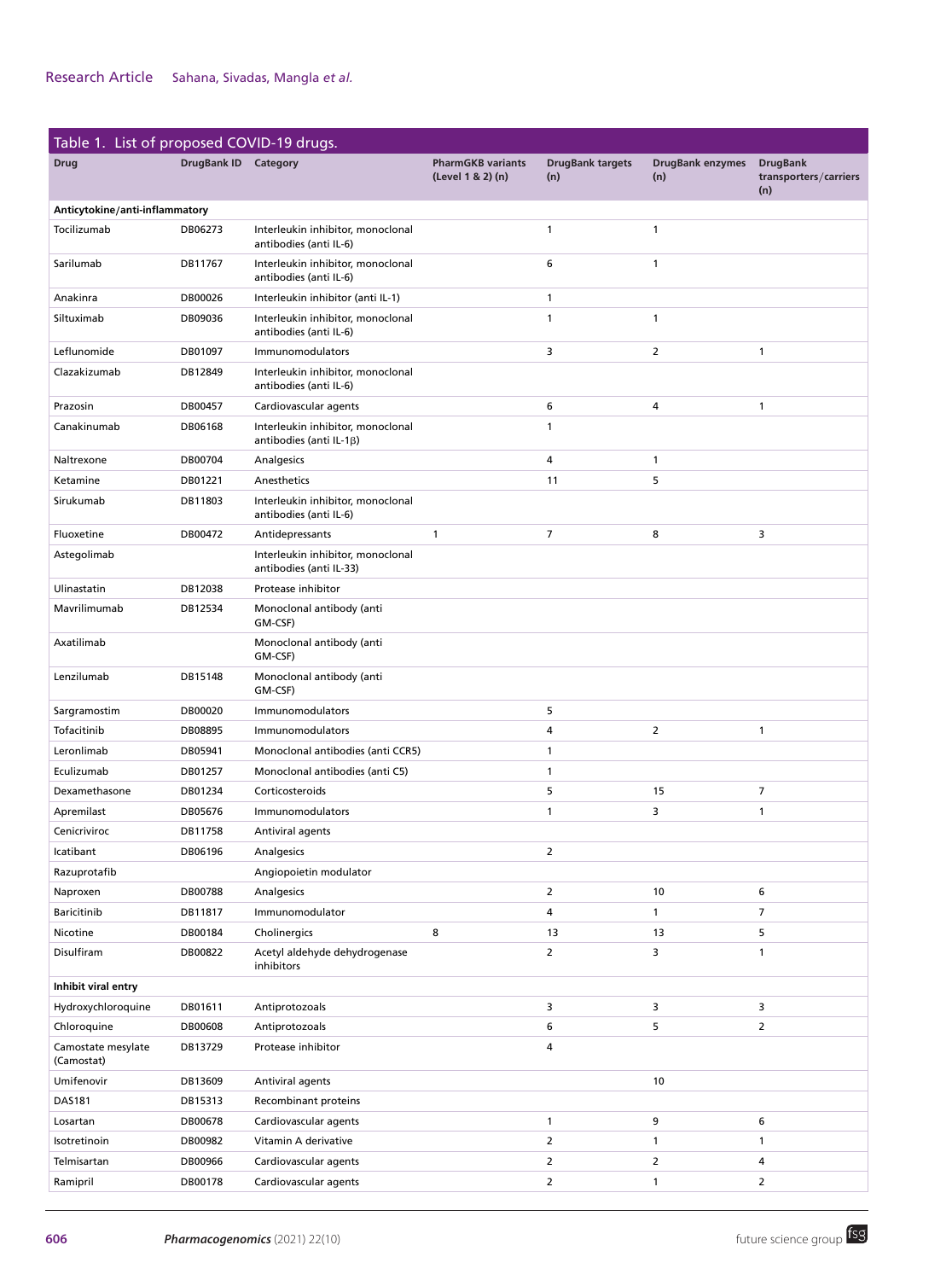|                                    |                    | Table 1. List of proposed COVID-19 drugs (cont.). |                                               |                                |                                |                                                 |
|------------------------------------|--------------------|---------------------------------------------------|-----------------------------------------------|--------------------------------|--------------------------------|-------------------------------------------------|
| <b>Drug</b>                        | <b>DrugBank ID</b> | Category                                          | <b>PharmGKB variants</b><br>(Level 1 & 2) (n) | <b>DrugBank targets</b><br>(n) | <b>DrugBank enzymes</b><br>(n) | <b>DrugBank</b><br>transporters/carriers<br>(n) |
| Nicotine                           | DB00184            | Cholinergics                                      | 8                                             | 13                             | 13                             | 5                                               |
| Inhibit viral replication          |                    |                                                   |                                               |                                |                                |                                                 |
| Remdesivir                         | DB14761            | Antiviral agents                                  |                                               |                                | 3                              | 6                                               |
| Favipiravir                        | DB12466            | Antiviral agents                                  |                                               |                                | 4                              | 5                                               |
| Ribavirin                          | DB00811            | Antiviral agents                                  | 13                                            | $\overline{2}$                 | $\overline{2}$                 | 2                                               |
| Darunavir                          | DB01264            | Antiviral agents                                  |                                               |                                | $\overline{2}$                 | 4                                               |
| Clevudine                          | DB06683            | Antiviral agents                                  |                                               |                                |                                |                                                 |
| Lopinavir                          | DB01601            | Antiviral agents                                  | $\mathbf{1}$                                  |                                | 6                              | 6                                               |
| Ritonavir                          | DB00503            | Antiviral agents                                  | $\mathbf{1}$                                  | $\mathbf{1}$                   | 9                              | 11                                              |
| Interferon alfa-2b,<br>recombinant | DB00105            | Immunomodulator                                   | $\mathbf{1}$                                  | $\overline{2}$                 | $\mathbf{1}$                   |                                                 |
| Famotidine                         | DB00927            | Gastrointestinal agents                           |                                               | 1                              | 1                              | 4                                               |
| Rintatolimod                       |                    | Immunomodulator                                   |                                               |                                |                                |                                                 |
| EIDD-2801                          | DB15661            | Experimental unapproved<br>treatment for COVID-19 |                                               |                                |                                |                                                 |
| Peginterferon<br>lambda-1a         | DB14767            |                                                   |                                               |                                |                                |                                                 |
| AT-527                             |                    |                                                   |                                               |                                |                                |                                                 |
| Merimepodib                        | DB04862            | Antiviral agents,<br>immunomodulator              |                                               |                                |                                |                                                 |
| Disulfiram                         | DB00822            | Acetyl aldehyde dehydrogenase<br>inhibitors       |                                               | $\overline{2}$                 | 3                              | $\mathbf{1}$                                    |
| Others                             |                    |                                                   |                                               |                                |                                |                                                 |
| Deferoxamine                       | DB00746            | Chelating agents                                  |                                               | 1                              | 1                              |                                                 |
| Tranexamic acid                    | DB00302            | Hemostatics                                       |                                               | $\mathbf{1}$                   |                                | $\mathbf{1}$                                    |
| Ruxolitinib                        | DB08877            | Antineoplastic and<br>immunomodulating agents     |                                               | $\overline{2}$                 | $\mathbf{1}$                   |                                                 |
| Sirolimus                          | DB00877            | Immunomodulators                                  | $\mathbf{1}$                                  | 3                              | 3                              | 3                                               |
| Enoxaparin                         | DB01225            | Cardiovascular agents                             |                                               | $\overline{2}$                 | $\mathbf{1}$                   |                                                 |
| Fluvoxamine                        | DB00176            | Antidepressants                                   | $\mathbf{1}$                                  | $\overline{2}$                 | $\overline{7}$                 | $\overline{2}$                                  |
| Chlorhexidine                      | <b>DB00878</b>     | Antiseptics                                       |                                               |                                |                                | 1                                               |
| Acalabrutinib                      | DB11703            | Antineoplastic and<br>immunomodulating agents     |                                               | $\mathbf{1}$                   | $\overline{2}$                 | 1                                               |
| AT-001                             | DB15121            |                                                   |                                               |                                |                                |                                                 |
| Dapagliflozin                      | DB06292            | Oral hypoglycemic agents                          |                                               | 1                              | 9                              | $\mathbf{1}$                                    |
| Progesterone                       | DB00396            | Steroidal hormones                                |                                               | 10                             | 10                             | 10                                              |
| Acetylcysteine                     | DB06151            | Mucolytics                                        |                                               | 10                             |                                | $\overline{2}$                                  |
| Heparin                            | DB01109            | Hemostatics                                       |                                               | 12                             | $\mathbf{1}$                   | $\mathbf{1}$                                    |
| Dornase alfa                       | DB00003            | Mucolytics                                        |                                               |                                |                                |                                                 |
| Nitric oxide                       | DB00435            | Cardiovascular agents                             |                                               | 3                              | 4                              |                                                 |
| Galidesivir                        | DB11676            | Experimental unapproved<br>treatment for COVID-19 |                                               |                                |                                |                                                 |
| Human interferon beta              | DB14999            | Immunomodulator                                   |                                               | $\mathbf{1}$                   | $\mathbf{1}$                   | $\mathbf{1}$                                    |
| Triazavirin                        | DB15622            | Antiviral agents                                  |                                               |                                |                                |                                                 |
| TMC-310911                         | DB15623            | Antiviral agents                                  |                                               |                                |                                |                                                 |
| AZD1222                            | DB15656            | Experimental unapproved<br>treatment for COVID-19 |                                               |                                |                                |                                                 |
| Fingolimod                         | DB08868            | Immunomodulators                                  |                                               | 5                              | 3                              | 4                                               |
| Methylprednisolone                 | DB00959            | Corticosteroids                                   |                                               | $\overline{2}$                 | 7                              | $\overline{2}$                                  |
| Bevacizumab                        | DB00112            | Antineoplastic and<br>immunomodulating agents     |                                               | 9                              |                                |                                                 |
| Azithromycin                       | DB00207            | Antibacterial agents                              |                                               | $\mathbf{1}$                   | $\mathbf{1}$                   | $\overline{2}$                                  |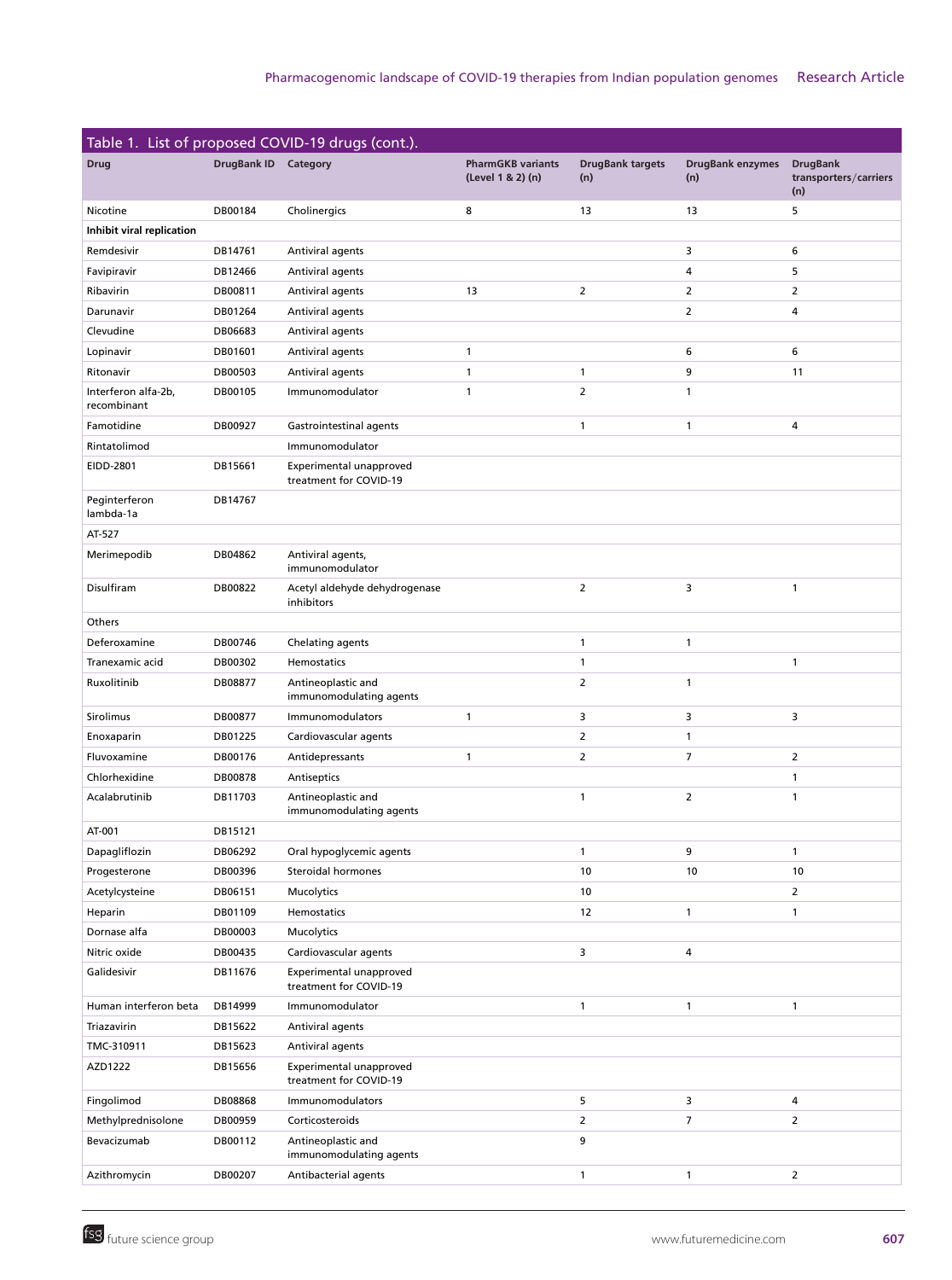| Table 1. List of proposed COVID-19 drugs (cont.). |             |                                                   |                                               |                                |                                |                                                 |  |
|---------------------------------------------------|-------------|---------------------------------------------------|-----------------------------------------------|--------------------------------|--------------------------------|-------------------------------------------------|--|
| <b>Drug</b>                                       | DrugBank ID | Category                                          | <b>PharmGKB variants</b><br>(Level 1 & 2) (n) | <b>DrugBank targets</b><br>(n) | <b>DrugBank enzymes</b><br>(n) | <b>DrugBank</b><br>transporters/carriers<br>(n) |  |
| N4-Hydroxycytidine                                | DB15660     | Experimental unapproved<br>treatment for COVID-19 |                                               |                                |                                |                                                 |  |
| Elbasvir                                          | DB11574     | Antiviral agents                                  |                                               |                                | 4                              |                                                 |  |
| GS-441524                                         | DB15686     | Antiviral agents                                  |                                               |                                |                                |                                                 |  |
| Tridecactide                                      | DB15687     | Experimental unapproved<br>treatment for COVID-19 |                                               |                                |                                |                                                 |  |
| Metenkefalin                                      | DB12668     | Experimental unapproved<br>treatment for COVID-19 |                                               | 2                              | $\mathbf{1}$                   |                                                 |  |
| Vazegepant                                        | DB15688     | Experimental unapproved<br>treatment for COVID-19 |                                               | $\mathbf 1$                    |                                |                                                 |  |
| Ibuprofen                                         | DB01050     | Analgesics                                        | 2                                             | 10                             | 9                              | 9                                               |  |
| Anti-SARS-CoV-2<br>REGN-COV2                      | DB15691     | Experimental unapproved<br>treatment for COVID-19 |                                               |                                |                                |                                                 |  |
| COVID-19 convalescent<br>plasma                   | DB15692     | Experimental unapproved<br>treatment for COVID-19 |                                               |                                |                                |                                                 |  |
| <b>INO-4800</b>                                   | DB15693     | Experimental unapproved<br>treatment for COVID-19 |                                               |                                |                                |                                                 |  |
| Colchicine                                        | DB01394     | Musculoskeletal system                            |                                               |                                | 4                              | 2                                               |  |
| LY-CoV555                                         | DB15718     | Experimental unapproved<br>treatment for COVID-19 |                                               |                                |                                |                                                 |  |

with each drug.

$$
Drug interaction score = \sum D_{\text{enzyme}-i} / N_{\text{enzynes}} + \sum D_{\text{Target}-i} / N_{\text{Target}} + \sum D_{\text{Transporter}-i} / N_{\text{Transporter}-i}
$$

where Denzyme - i, D*Target - i* and D*Transporter - i* are the degrees of enzyme *i*, target *i* and transporter *i* associated with the drug and Nenzymes, N*Targets* and N*Trasnporters* are the total number of enzymes, targets and transporters associated with each drug. The final scores were normalized to the maximum score obtained for each node type (drug/gene).

The drug–gene associations of drugs used for treating metabolic disorders were obtained from the DrugBank database and the overlaps were plotted using Venn Diagrams [30]. The details of the drug categories and the associations are listed in Supplementary Table 5. The inhibitor status for COVID-19 drugs were obtained by overlapping the list of 89 drugs with the Flockhart table of drug–gene interactions [31]. The list of potential DDIs for the *CYP* inhibitor drugs used in COVID-19 therapy were obtained using the drug–gene interactions in the DrugBank database and clinical guideline annotations from PharmGKB.

## **Results**

## Drugs involved in COVID-19 therapy

In this study, we identified 89 drugs that are currently being used clinically or are undergoing clinical trials for COVID-19 as listed in the PharmGKB [25] and DrugBank [26] databases (Table 1 & Supplementary Table 1). These drugs are classified into four groups: anticytokine/anti-inflammatory (n = 30), inhibiting viral entry (n = 10), inhibiting viral replication (n = 15) and others (n = 36). While ten drugs out of 89 have at least one high-confidence PharmGKB clinical annotation (Level 1 and Level 2), 60 drugs have at least one associated pharmacogene listed by the DrugBank database in the role of a metabolizing enzyme, target, transporter or carrier. A total of 27 out of 89 drugs do not have any pharmacogenetic information available as some of these are new/experimental drugs.

# Clinically significant PharmGKB variants associated with COVID-19 treatment among Indians

Toward cataloging clinically relevant COVID-19-associated PGx variants predominant in the Indian population, we obtained a total of 330 variant-drug clinical annotations that overlapped with our drug list in the PharmGKB database. A total of 29 of these associations involve nine drugs and encompass 16 single nucleotide variants (SNVs) and 14 haplotypes in 17 genes which have Level 1 and Level 2 evidence, and are considered clinically significant. Comparative analysis of the allele frequencies of these variants among Indians and other global populations in-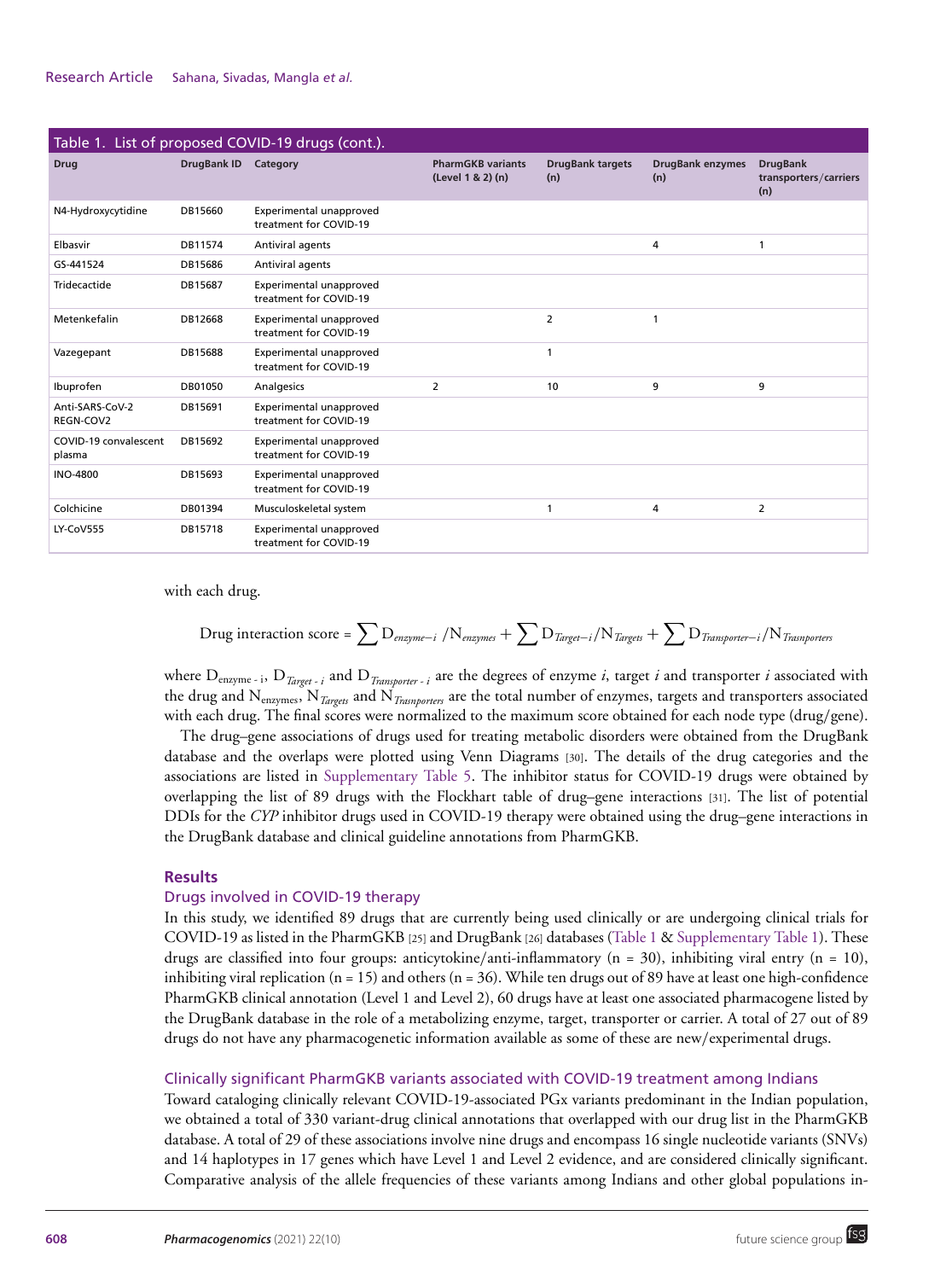

**Figure 1. Allele frequencies of PharmGKB variants associated with COVID-19 drugs.** Comparison of Indian allele frequencies of clinically relevant PGx variants with populations in 1000 Genomes dataset, gnomAD database, GME database and Qatar database. PGx variants in Indians which yielded significant p-value ( $p < 0.05$ ) in the Fisher's exact test comparing Indian allele frequency with other databases are highlighted in green outer circle. GME: Greater Middle East; PGx: Pharmacogenetic.

cluded in gnomAD [20], 1000 Genomes Project [19], GME [21] and Qatar [32] indicate remarkable inter-population differences (Figure 1 & Supplementary Table 2). For example, the variant rs12979860 in gene *IFNL3*/*IFNL4* showed up to threefold difference in prevalence ranging from 20% among Indians to 60% among African populations. Similarly, the prevalence of the variant rs578776 in *CHRNA3* gene is 26% among Ashkenazi Jewish population compared with 77% among East Asians. Indian allele frequencies for every variant were found to be significantly different (p < 0.05, Fisher's test) from the global average represented by at least one among gnomAD (gnomAD-ALL) and 1000 Genomes projects (1KGP3-ALL).

A total of 12 out of the 29 annotations involved antiviral drug ribavirin in association with four genes (*IFNL3*, *IFNL4*, *ITPA*, *VDR*). Two of these variants, rs12979860 and rs8099917 in *IFNL3* and *IFNL4* genes with the highest level of evidence (Level 1A/1B) have clinical guideline annotations issued by the Clinical Pharmacogenetics Implementation Consortium [33]. As per the guideline, our analysis shows that 37% of the Indian population carry at least one of the variants and are therefore unlikely to have a favorable response to ribavirin. Another variant belonging to *ITPA* gene, rs1127354, shows twofold significantly higher prevalence among Indians compared with others (IndiGen: 0.12, gnomAD-ALL: 0.06) and is associated with conferring protective effects against ribavirininduced hemolytic anemia in patients with chronic hepatitis C. This variant is also associated with the dosage of ribavirin when accompanied by interferon alfa-2b. Similarly, the variant rs2228570 in *VDR* gene associated with decreased response to treatment with peginterferon alfa-1b and ribavirin shows higher prevalence in Indians when compared with the global populations (IndiGen: 0.74; gnomAD-ALL: 0.66).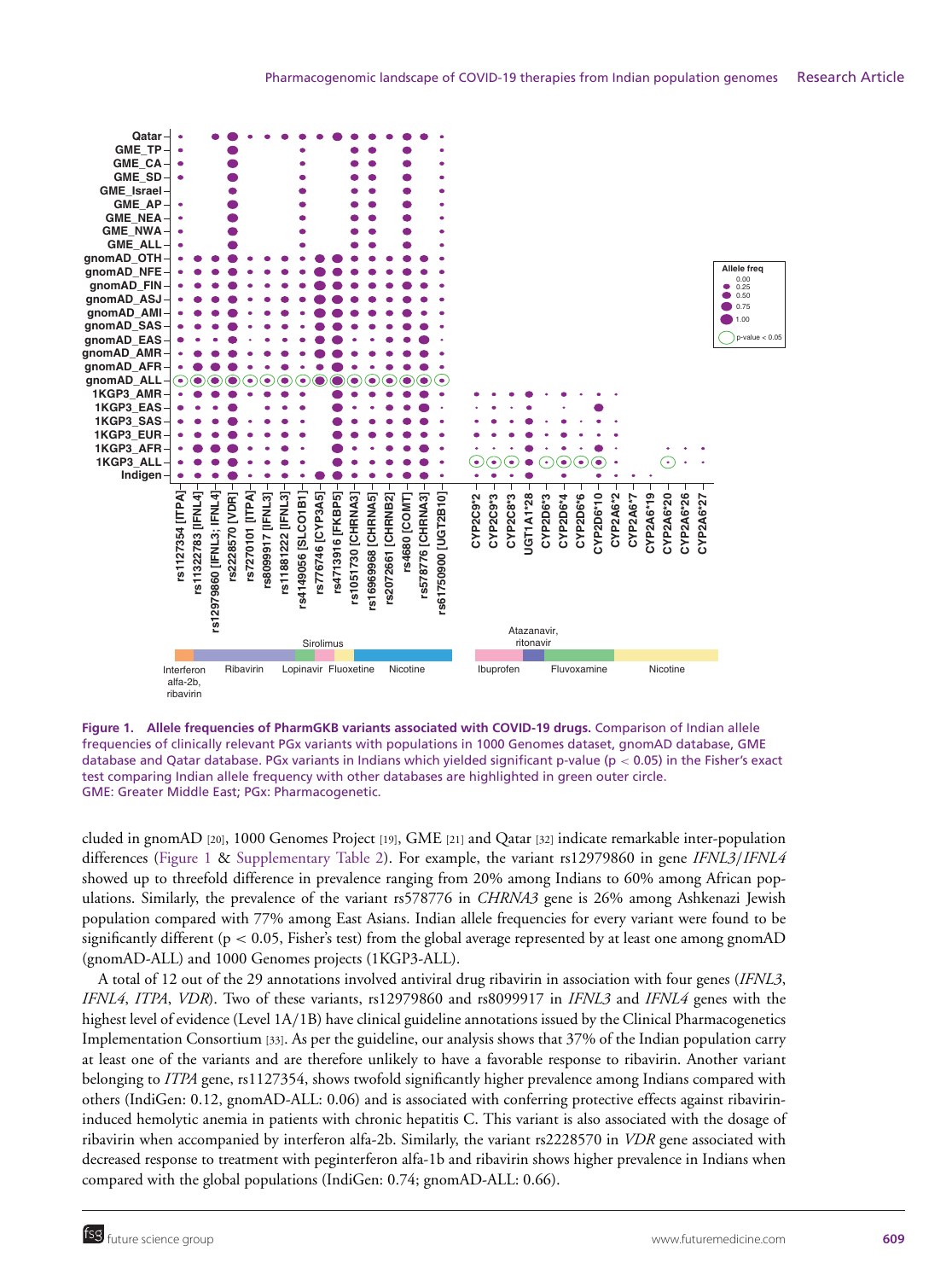The variant rs4149056 in *SLCO1B1* gene associated with increased plasma lopinavir concentrations shows lesser prevalence among Indians when compared with frequencies that are twofold higher in the global population and fourfold higher in Qataris (IndiGen: 0.05; gnomAD-ALL:0.12; QATAR: 0.24). Similarly, eight out of 29 annotations were associated with nicotine involving five genes (*UGT2B10*, *CHRNA3*, *CHRNA5*, *CHRNB2* and *COMT*). One of these variants rs578776 in *CHRNA3* gene associated with toxicity and metabolism of nicotine shows higher prevalence among Indians when compared with global average frequencies (IndiGen: 0.5122; gnomAD-ALL: 0.3939) with varied prevalence among other subpopulations. We also observed that two haplotypes *CYP2A6\*7* and *CYP2A6\*19* that are associated with decreased metabolism of nicotine are sparsely present in India (IndiGen: 0.0087, 0.0082) while it could not be detected in the 1000 Genomes populations.

In concordance with the global prevalence, *UGT1A1\*28* haplotype that is associated with increased risk for hyperbilirubinemia in case of joint administration of atazanavir and ritonavir drugs in HIV patients was found to be present at a high allele frequency of 40% among Indians (IndiGen: 0.40; gnomAD-ALL: 0.39). In case of haplotypes *CYP2C9 \*2* and *\*3* which are associated with decreased metabolism of ibuprofen, the Indian allele frequencies for the former is lower (IndiGen: 0.0306; 1KGP3-ALL: 0.0584) while the latter is higher (IndiGen: 0.11; 1KGP3-ALL: 0.06) in comparison with global averages.

*CYP2D6\*10* haplotype has a lower allele frequency of 7% in Indians compared with the global average (1KGP3- ALL: 0.1759) and is associated with increased plasma concentration of antidepressant drug, fluvoxamine with increased risk of developing gastrointestinal side effects. Similarly, *CYP2D6\*4* allele that is associated with the decreased clearance of fluvoxamine drug has a higher allele frequency of 9% in Indians compared with the global population (1KGP3-ALL: 0.006).

## Potentially deleterious PGx variants associated with COVID-19 therapy among Indians

In an attempt to identify a comprehensive set of hitherto unknown population-specific COVID-19 associated PGx variants in the Indian population, we performed a systematic survey of potential functional disruption in genes associated with COVID-19 drugs as per DrugBank database. A total of 222 genes were found to be associated with 60 drugs involved in the role of enzymes, targets, transporters or carriers. Consensus functional predictions based on SIFT [22], Polyphen-2 [23] and MutationTaster [24] tools identified 1386 potentially deleterious variants disrupting the function of 211 genes associated with 43 COVID-19 drugs. A total of 73 of these variants are prevalent in the Indian population at over 1% effect allele frequency (Figure 2 & Supplementary Table 3). The variant rs60140950 in *SLCO1B3* transporter gene that has been previously associated with altered transporter expression of associated statins [34], is prevalent in 5% of the Indian population (IndiGen: 0.053; gnomAD-ALL: 0.10). Variants in the gene *NR3C1* are associated with methylprednisolone potency [35]. We report a potentially deleterious variant rs6190 in the same gene with 2% allele frequency in the Indian population (IndiGen: 0.02; gnomAD-ALL: 0.02). Our analysis also highlighted a drug resistance-associated variant in *ABCC4* gene [35,36], rs11568658, that potentially affects response to two COVID-19 drugs ibuprofen and remdesivir whose prevalence is twice higher in Indians in comparison to the global population (IndiGen: 0.078; gnomAD-ALL: 0.03).

## Drug pathways disrupted in the Indian population

Toward deriving pathway level insights into the key pharmacokinetic/pharmacodynamic functions associated with response to COVID-19 therapy that are frequently disrupted in the Indian population, we performed a drug pathway analysis focused on 60 drugs associated with 52 genes that are disrupted in at least 1% of the population (Figure 3). The results are presented as a Sankey flow chart allowing one to visualize the individual drug–gene relationships organized into multiple levels/columns based on the gene functions (transporter, enzyme, target) along with information regarding the extent of overall drug functional loss. The analysis reveals that six drugs, icatibant, naproxen, remdesivir, tranexamic acid, dapagliflozin and metenkefalin showed at least 50% disruption of its overall function via impaired transport, target or metabolism. We also observed that three drugs, tranexamic acid, heparin and metenkefalin have complete disruption of at least one of their individual functions, namely enzymes, transport or targets.

Remdesivir, which is studied in 12 clinical trials for COVID-19 treatment has half of the genes involved in its metabolism and transport disrupted in at least 1% of the Indian population. Hydroxychloroquine, used widely in the treatment of COVID-19 may have altered metabolism and transport function among Indians, as three of its associated genes namely *CYP2D6*, *CYP2C8* and *SLCO1A2* are commonly (over 10, 1 and 1%, respectively) impaired in the population. This drug is also reported to have adverse effects such as hemolytic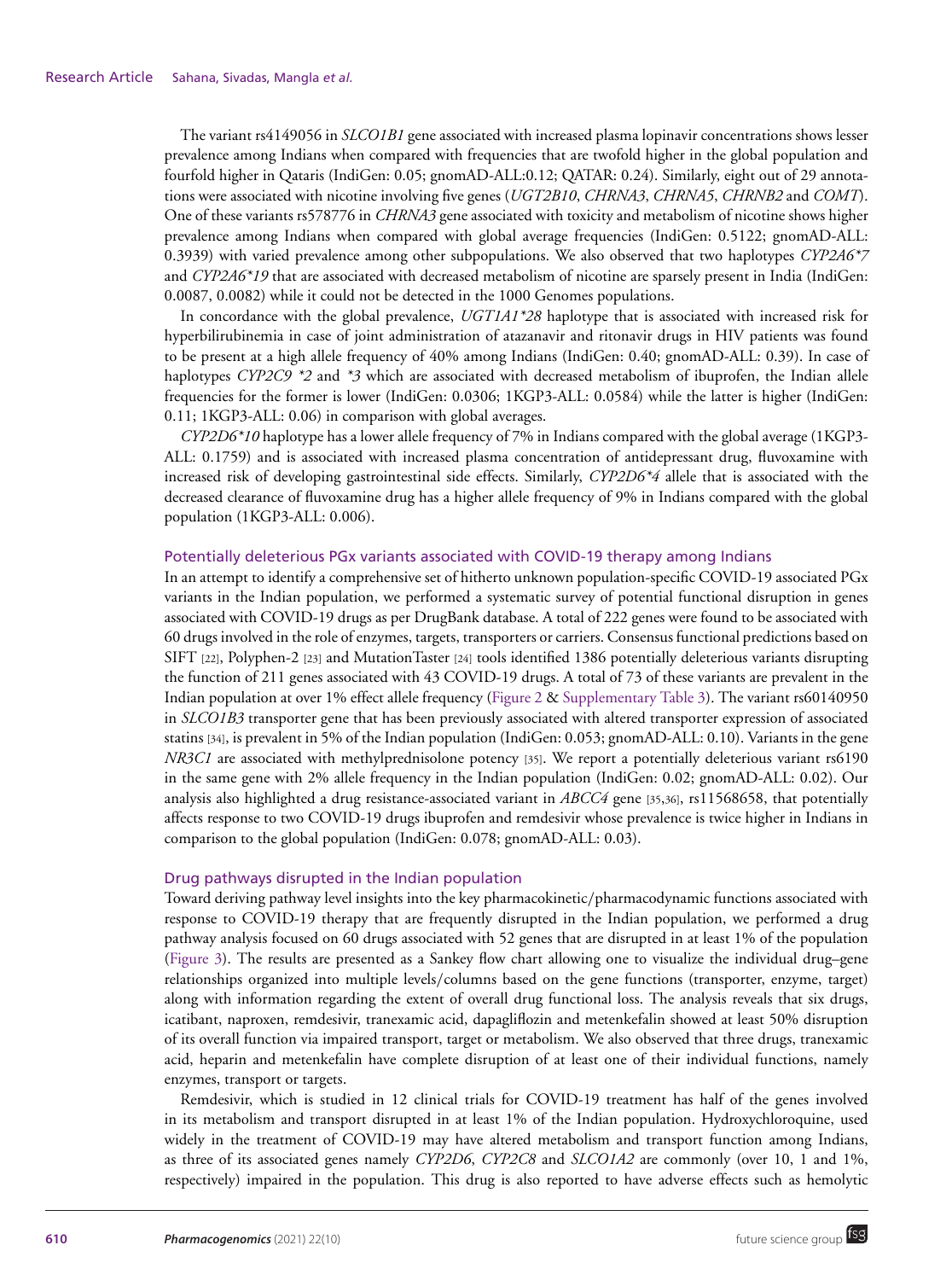



anemia, cardiomyopathy, neutropenia, gastrointestinal disturbances, retinopathy, rash and QT prolongation [3]. Metenkefalin, an investigational endogenous opioid being studied for treatment of COVID-19 is found to have 66% of function disruption as its sole metabolizing enzyme *CPA6* along with one out of its two target genes (*OPRM1*) has a potentially deleterious variant rs1799971 with an allele frequency of 40% in Indians, which is known to affect the metabolism of other opioids [3,37].

# DDIs in COVID-19 therapy

Toward demonstrating the pharmacogenetic basis for DDIs triggered by polypharmacy during COVID-19 therapy, we performed a network analysis involving COVID-19 drugs and their shared drug targets, metabolizing enzymes and transporters/carriers. Our analysis showed that *CYP3A4*, followed by *CYP2C9*, *CYP1A2* and *CYP2C8* were the most shared enzymes associated with a total of 77 COVID-19 drugs suggesting potential risk for interactions if the related drugs are co-administered (Figure 4A & Supplementary Table 4). An overlap with the Flockhart table of *CYP*–drug interactions [31] indicates that three COVID-19 drugs, fluoxetine, ritonavir and fluvoxamine act as strong inhibitors of *CYP2D6*, *CYP3A4*/*5*/*7* and *CYP1A2* respectively (Figure 4B). These inhibitor drugs can therefore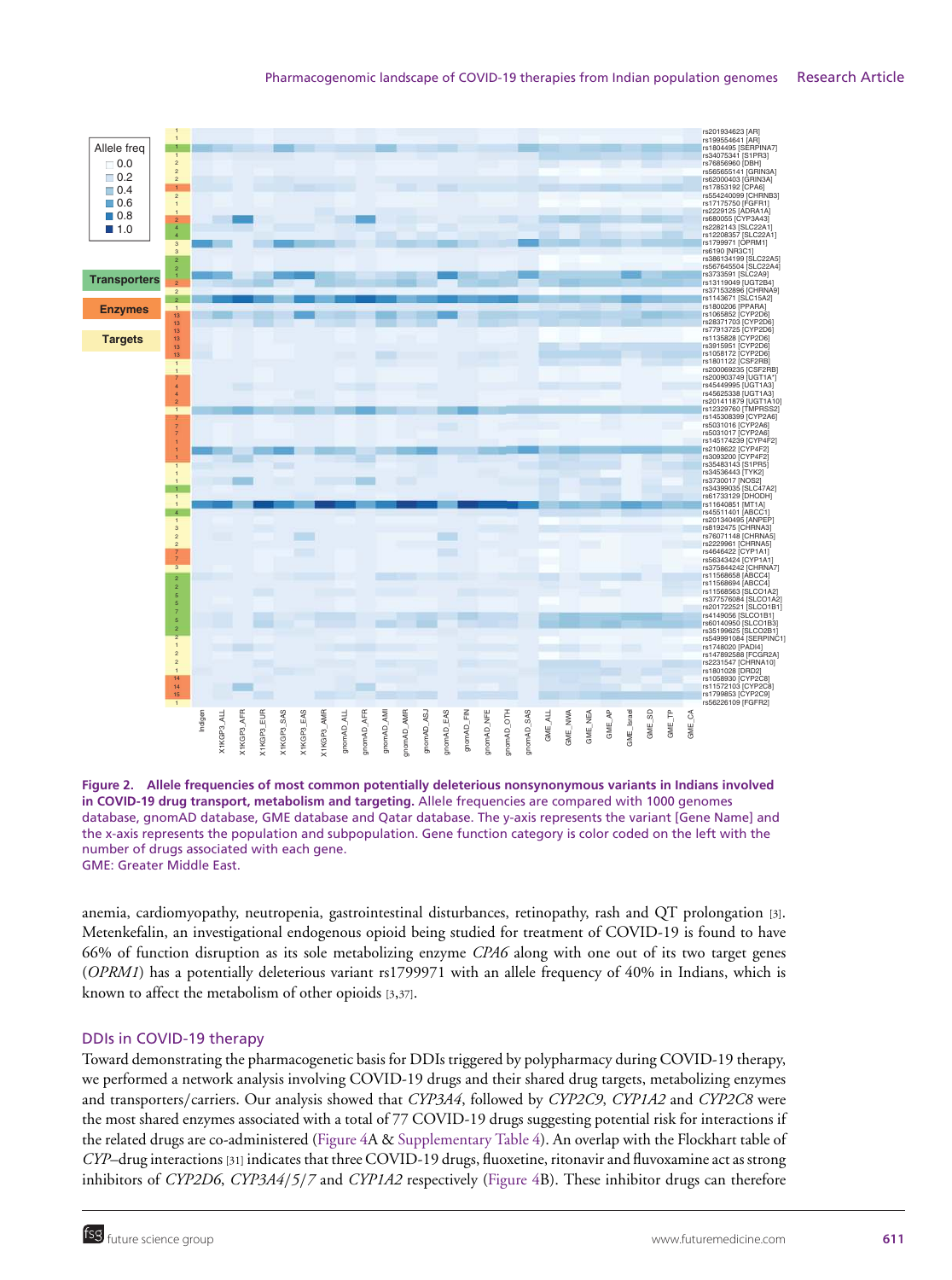

**Figure 3. Drug pathway map representing the pharmacogenes functionally disrupted in the Indian population.** The first column represents the broad drug category associated with the potentially deleterious variants in the Indian population. The second, third and fourth columns represent the pharmacogenes belonging to the classes: transporter/carriers, enzymes and targets respectively. The line width represents the degree of functional loss of the given drug in terms of the pharmacogenes classes.

compete with other substrate drugs for the associated enzyme (*CYP2D6* [n = 10], *CYP3A4* [n = 30], *CYP3A5* [n = 9], *CYP3A7* [n = 4] and *CYP1A2* [n = 13]) and cause >fivefold increase in their plasma area under the curve (AUC) values or more than 80% decrease in their clearance. In the case of transporters, *ABCB1* was identified as one of the most shared transporters that has been associated with 16 drugs in our list. Association of azithromycin with common *ABCB1* variants, rs2032582 (IndiGen: Not Available, 1KGP3-SAS: 0.36) and rs1045642 (IndiGen: 0.40) have been reported earlier causing up to twofold differences in peak azithromycin levels [38]. This is particularly concerning for a QT-prolonging agent as it may further increase the risks for cardiac toxicity when combined with similar drugs such as hydroxychloroquine/chloroquine during COVID-19 therapy [38,39]. Our analysis also highlighted that drugs such as isotretinoin, azithromycin, baricitinib, tofacitinib, apremilast and fluvoxamine have increased likelihood for DDIs by virtue of the proportion of shared PGx genes associated with them.

The mounting evidence for increased risk of severe COVID-19 infection among patients with comorbidities mostly involving metabolic disorders also prompted us to compare the shared pharmacogenes between our list of COVID-19 drugs and the widely prescribed antidiabetics, lipid lowering agents, anticoagulants, antiplatelets, fibrinolytics and antihypertensives (Supplementary Table 5). Overall, 19 genes, primarily enzymes and transporters, were found to be shared by all the drug categories. Our results also highlight that 45% of genes associated with lipid lowering agents, 34% of antihypertensives associated genes, 49% of genes associated with anticoagulant, antiplatelet and fibrinolytic and 59% of antidiabetics were found to be shared with COVID-19 drugs (Figure 4C).

The knowledge of key *CYP* inhibitors among COVID-19 drugs also allowed us to compile a candidate list of potential DDIs by identifying drugs that are solely metabolized by the relevant enzymes or have clinical guideline annotations in PharmGKB (Table 2). The former approach identified a total of 36 drugs including 15 COVID-19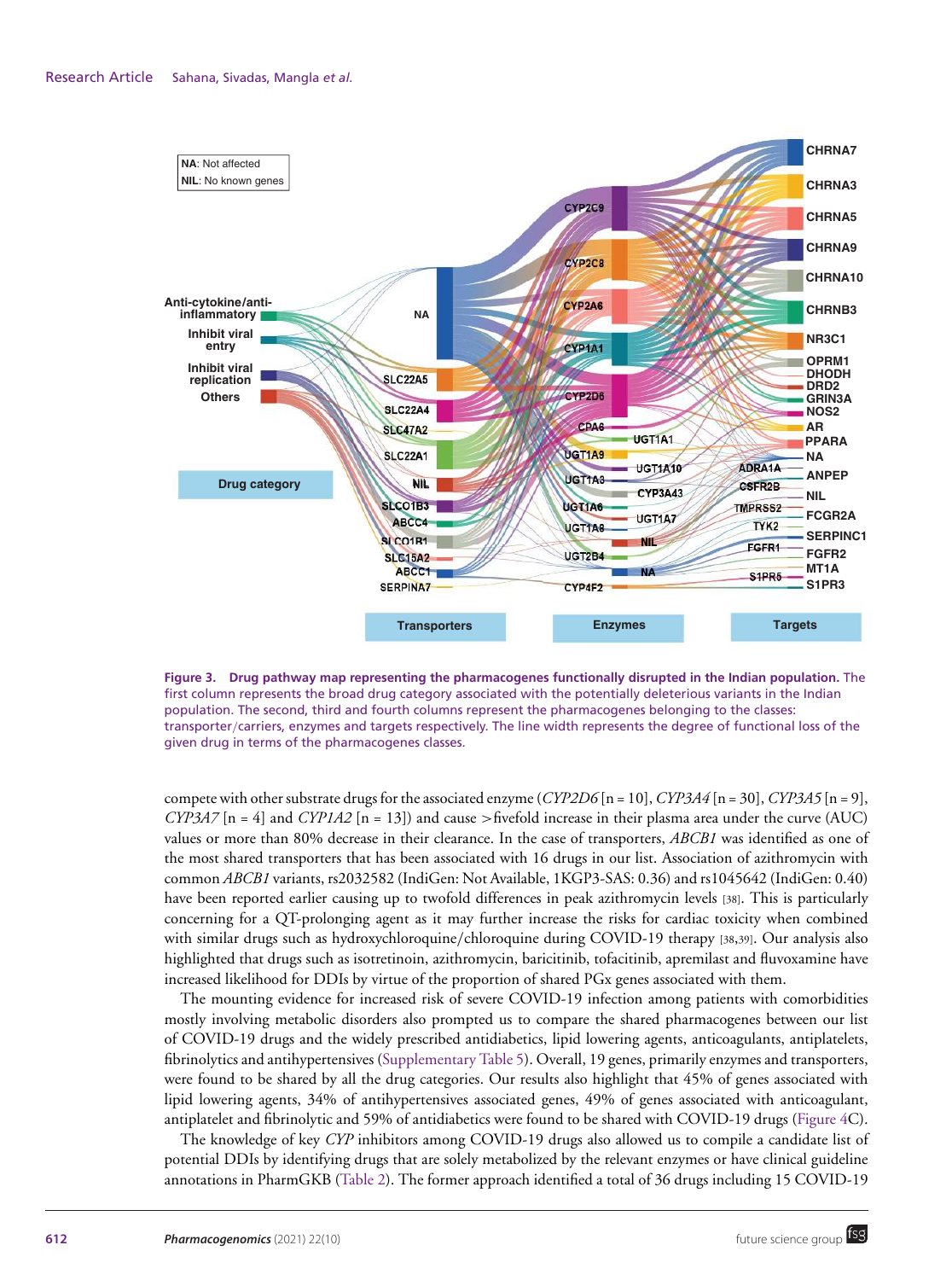| $\begin{bmatrix} 38 \end{bmatrix}$<br>$2D6 + 2C19$<br>2C19(13)<br>2C19(13)<br>2C9(21)<br>2D6(37)<br>3A4(1)<br>(10)<br>2C19<br>3A4<br>2C9<br>1A2<br>Acenocoumarol<br>3A4<br>2C9<br>Rosuvastatin<br>Fish oils<br>3A4/5/7<br><b>2C19</b><br>2D6<br>3A4<br>2D6<br>3A4<br>3A4<br>3A5<br>3A4<br>3A4<br>2C9<br>2C9<br>2E1<br>Lercanidipine<br>Hydralazine<br>Indapamide<br>Macitentan<br>Treprostinil<br>Ranolazine<br>Ivabradine<br>Lacidipine<br>Lacidipine<br>Isosorbide<br>Valsartan<br>Aliskiren<br>Bosentan<br>dinitrate<br>Tadalafil |
|--------------------------------------------------------------------------------------------------------------------------------------------------------------------------------------------------------------------------------------------------------------------------------------------------------------------------------------------------------------------------------------------------------------------------------------------------------------------------------------------------------------------------------------|
|                                                                                                                                                                                                                                                                                                                                                                                                                                                                                                                                      |
|                                                                                                                                                                                                                                                                                                                                                                                                                                                                                                                                      |
|                                                                                                                                                                                                                                                                                                                                                                                                                                                                                                                                      |
|                                                                                                                                                                                                                                                                                                                                                                                                                                                                                                                                      |
|                                                                                                                                                                                                                                                                                                                                                                                                                                                                                                                                      |
|                                                                                                                                                                                                                                                                                                                                                                                                                                                                                                                                      |
|                                                                                                                                                                                                                                                                                                                                                                                                                                                                                                                                      |
|                                                                                                                                                                                                                                                                                                                                                                                                                                                                                                                                      |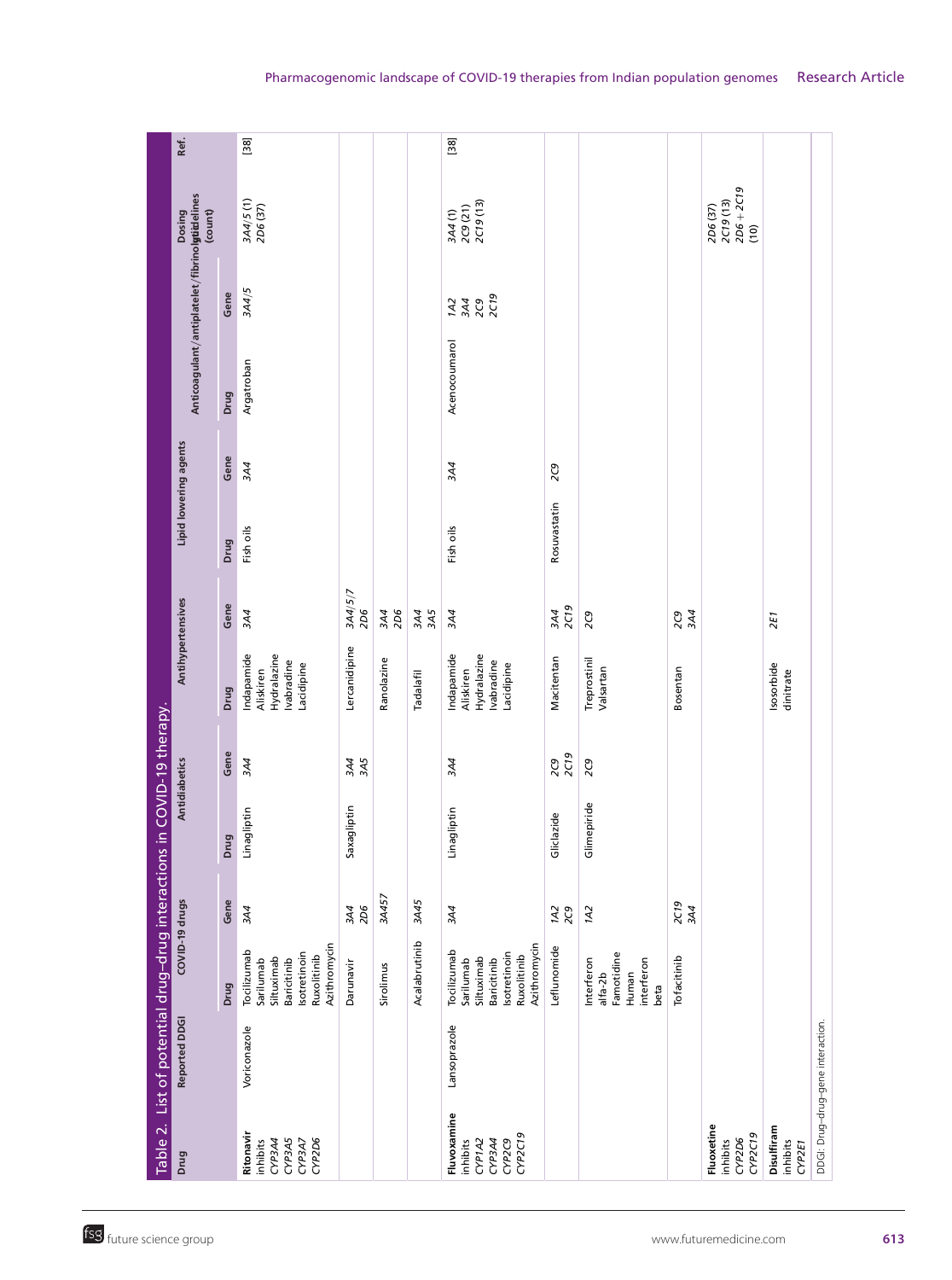#### Research Article Sahana, Sivadas, Mangla *et al.*



**Figure 4. Pharmacogenetic of predicted drug–drug interactions and drug–drug–gene interactions in COVID-19 therapy. (A)** A network representation of the drug–gene interactions involved in COVID-19 therapy. The drugs and gene labels are highlighted in blue and pink colours, respectively. The label sizes of the genes are proportional to the number of drug connections while that of the drugs are proportional to the proportion of shared PGx genes associated with each drug (See Methods for details). **(B)** A Venn diagram representing the overlap of genes associated with COVID-19 therapy and treatment of metabolic disorders. **(C)** A list of COVID-19 drugs showing their inhibitor status for the major CYP enzymes as per the Flockhart table of drug–gene interactions. PGx: Pharmacogenetic.

drugs, five antidiabetics, 13 antihypertensives, two lipid lowering agents and two cardiac drugs that can cause potential DDIs involving the four inhibitor drugs (fluvoxamine, ritonavir, fluoxetine and disulfiram) described earlier (Figure 4B). The latter approach helped us highlight an additional 80 drugs across diverse drug categories that may require careful monitoring when used with the associated COVID-19 drug as per the PharmGKB guidelines (Supplementary Table 5).

It is known that genetic polymorphisms can influence the magnitude of DDIs. For example, the inhibitory effect of fluvoxamine (*CYP1A2*/*2C9*/*2C19*/*3A457* inhibitor) on the biotransformation of chloroguanide (*CYP2C19* substrate) is greater in normal *CYP2C19* metabolizers compared with poor metabolizers [40]. DDIs involving drugs that use multiple biotransformation pathways can also be additionally influenced by genetic polymorphisms in the associated enzymes [40,41]. For example, Bahar *et al.* showed that co-administration of *CYP3A4* inhibitor, ritonavir with antifungal agent voriconazole (a substrate of *CYP3A4* and *CYP2C19*) caused 54% increase in plasma AUC levels in normal *CYP2C19* metabolizers while it caused 807% increase in *CYP2C19* poor metabolizers [42]. Similar gene-dependent effects were reported for fluvoxamine when used with gastric proton pump inhibitor, lansoprazole where normal and intermediate *CYP2C19* metabolizers showed major interactions (normal metabolizer [NM]: 283% increase in AUC and intermediate metabolizer [IM]: 150% increase in AUC) compared with minimal effect in case of poor metabolizers (4% increase in AUC) [42]. These results are particularly significant for specific populations like India with substantial prevalence of *CYP2C19* variants (*\*2: 0.03* and *\*3: 0.1*).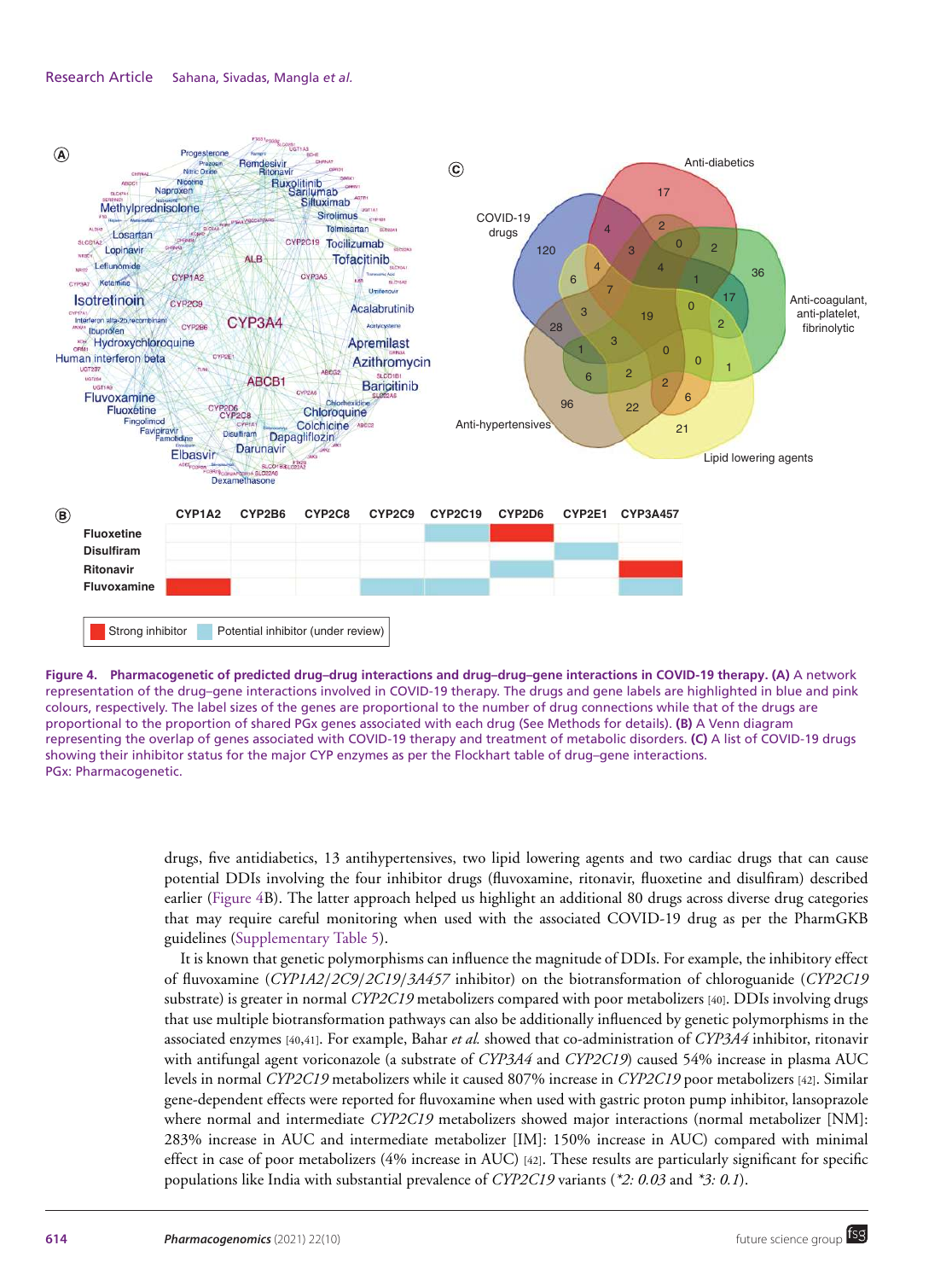## **Discussion**

The current study has systematically identified and cataloged the prevalence of 30 clinically significant PGx variations along with 73 predicted deleterious PGx variants associated with response to COVID-19 therapy in the Indian population. Remarkable population-scale allele frequency differences were observed for most variants justifying the need for formulating country-level policies for the use of COVID-19 therapies in distinct populations. The availability of population-scale Indian whole genomes provided us a unique opportunity to provide a comprehensive summary of the clinically significant *CYP* star alleles in addition to other rare and common SNVs in the population.

Analysis of Indian allele frequencies for clinically actionable PGx variants suggest that a third of Indian COVID-19 patients are likely to respond less favorably to peginterferon alpha and ribavirin combination therapy, that is being adopted especially to treat COVID-19-associated severe pneumonia [43]. Carriers of rs12979860 and rs8099917 variants have increased likelihood for lower sustained virological response rate during treatment with peginterferon alpha and ribavirin in chronic hepatitis C and B patients [43,44]. We also show that a large majority of Indian patients are at an increased risk of ribavirin-induced anemia as only 22 and 4% of the population carry the protective variants, rs1127354 and rs7270101, respectively, in the *ITPA* gene. The inability to tolerate higher doses of ribavirin in such patients may further reduce their chances of attaining sustained virological response. Another key actionable PGx finding for treating Indian COVID-19 patients relates to the antidepressant drug, fluvoxamine, which is being repurposed for treating the cytokine storm associated with COVID-19 [45]. We observed that 2.2% of Indians are *CYP2D6* poor metabolizers who are recommended 25–50% reduced dosage of fluvoxamine or an alternate *CYP2D6*-independent drug to reduce possible adverse reactions [46].

The pharmacokinetic/dynamic investigations also helped us prioritize a list of drug candidates for potential DDIs in COVID-19 therapy. The concomitant use of strong *CYP* inhibitors identified in this study with the associated substrate drugs should be carefully monitored. For example, drugs such as interferon alfa-2b (recombinant), famotidine and human interferon beta which utilize *CYP1A2* as their sole metabolizing enzyme are more likely to show altered exposure when administered with *CYP1A2* inhibitor, fluvoxamine. Similarly, regimens containing *CYP3A4*/*5*/*7* inhibitor ritonavir could elicit an impaired response to a large set of exclusively *CYP3A4*/*5*/*7* metabolized drugs such as ruxolitinib, acalabrutinib, baricitinib, azithromycin, tocilizumab, sarilumab, siltuximab and isotretinoin.

Given the increased risk posed by polypharmacy in severe COVID-19 patients with metabolic disorders, our predicted list of potential DDIs associated with metabolic disorder therapy also warrants systematic clinical monitoring and validation studies. For example, the effect of fluvoxamine on elevated risk of over-anticoagulation during acenocoumarol maintenance treatment has already been reported [46,47]. Similarly, the use of strong *CYP3A4*/*5*/*7* inhibitors ritonavir and/or fluvoxamine with saxagliptin or linagliptin in diabetes patients is also expected to cause altered exposure thereby requiring dose adjustments [46–48]. In addition, PGx studies of DDIs and DDGIs suggest that the strength of these predicted interactions could be altered to a great extent based on the patient's metabolizer status (rapid/normal/intermediate/poor) for the affected as well as alternate enzymes. Accordingly, a large proportion of Indian patients are likely to show varied response to *CYP2C19*-mediated DDGIs given the high cumulative prevalence of *CYP2C19 \*2* (AF: 36%) and *\*3* (AF: 0.6%) variants.

#### **Conclusion**

The current study has performed a comprehensive assessment of known and predicted pharmacogenetic variants, DDIs and DDGIs associated with COVID-19 therapy in the Indian population. We highlight the most clinically significant associations along with predicted associations and interactions that can be prioritized for clinical monitoring and validation. Given the inexorable spread of the pandemic in the Indian subcontinent, the insights from the current study can be utilized toward planning large-scale nation-level COVID-19 clinical trials toward ensuring improved therapeutic outcomes by maximizing the efficacy and safety of treatment regimens.

#### **Future perspective**

As routine and individual PGx testing is not feasible in current clinical settings, a population scale PGx analysis for specific therapies would be of utmost clinical significance. This becomes even more important in pandemics like COVID-19 where the illness is acute and hence individual pharmacogenetic testing and its implications remain a large limitation. With widely available population genome datasets, an extensive PGx analysis can help in expediting decision making for choice of empirical therapies on a population scale for various diseases, for better clinical outcomes with minimal adverse effects. Similar analysis on population datasets can provide further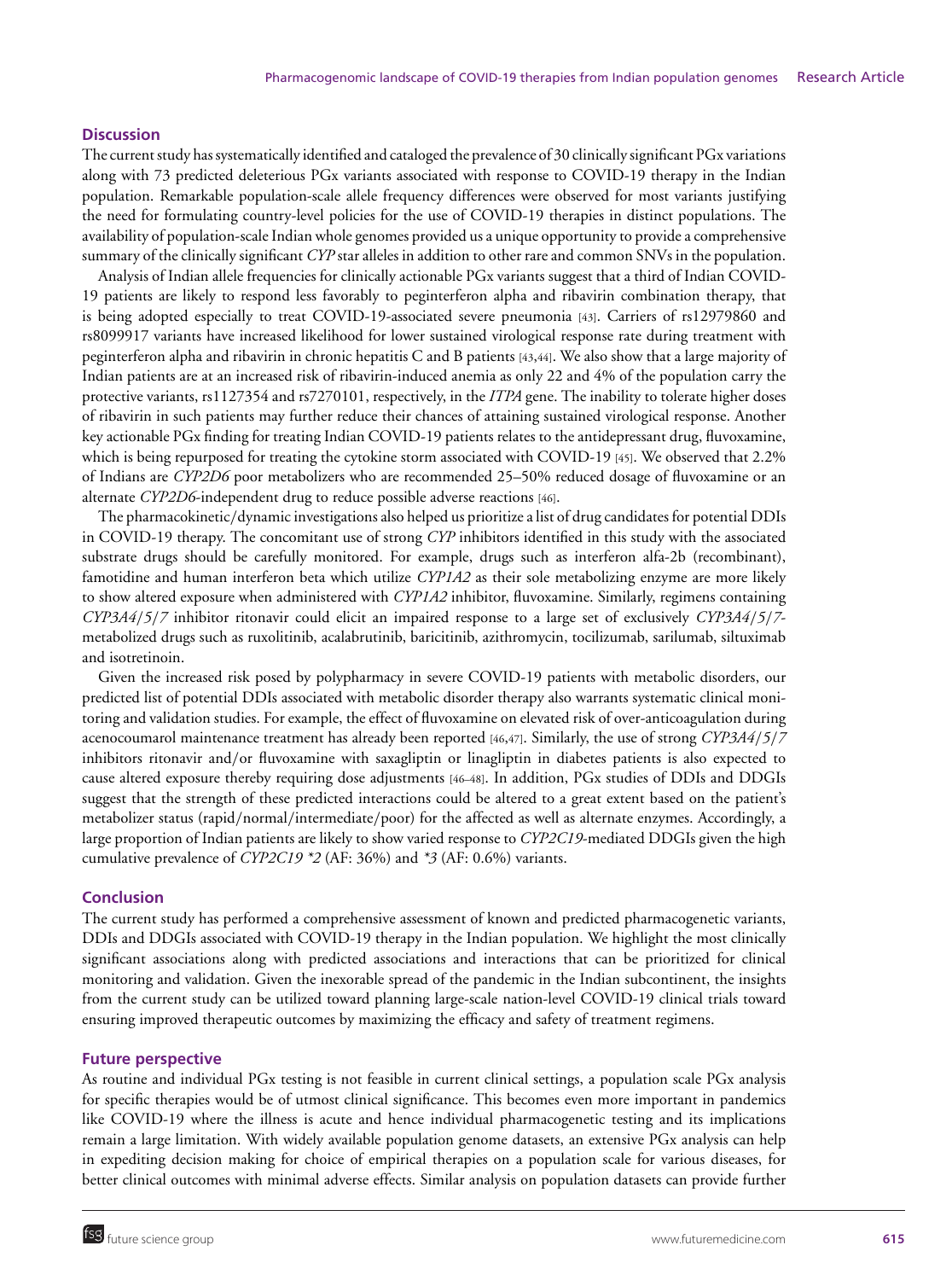understanding of current therapy structures for COVID-19, combination therapies and post COVID-19 therapy evaluation of efficacy and adverse effects.

# Summary points

#### **Background**

- Numerous experimental and repurposed drugs are undergoing clinical trials or are being widely prescribed for COVID-19 treatment without adequate direct evidence for its safety/efficacy in patients across diverse ethnic populations.
- The recently launched population-scale whole genome sequencing of Indian genomes (IndiGen project) provides a unique opportunity to explore the landscape of pharmacogenetic (PGx) variants associated with differential COVID-19 response among Indians which is currently one of the worst affected countries in the world.

**Identification of clinically significant & predicted deleterious PGx variants among Indians**

- We identified 30 clinically significant PGx variations along with 73 predicted deleterious PGx variants associated with pharmacological response to COVID-19 therapies in the Indian population.
- Our analysis shows that a large majority of Indian patients are at an increased risk of ribavirin-induced anemia as only 22 and 4% of the population carry the protective variants.
- A total of 2.2% of Indians are *CYP2D6* poor metabolizers who are recommended 25–50% reduced dosage of fluvoxamine or an alternate *CYP2D6*-independent drug to reduce possible adverse reactions.

#### **Drug–drug & drug–drug–gene interactions analysis**

- *CYP3A4*, *CYP2C9*, *CYP1A2*, *CYP2C8*, *ABCB1* and *ALB* were identified as the most shared PGx genes in COVID-19 therapy.
- A total of 15 therapeutics used in the treatment of COVID-19 were predicted as likely candidates for potential drug–drug interactions (DDIs) with four *CYP* inhibitor drugs, fluvoxamine, ritonavir, fluoxetine and disulfiram.
- Our results also highlight the high prevalence of *CYP2C19* alleles that are potentially associated with differential DDIs and drug–drug–gene interactions in COVID-19 therapy.

#### **Conclusion**

• This is the first comprehensive study of PGx associations, DDIs and drug–drug–gene interactions associated with therapeutics used in COVID-19 in the Indian population providing timely and useful insights for clinical decisions and monitoring as well as for planning validation studies.

## Supplementary data

To view the supplementary data that accompany this paper please visit the journal website at: www.futuremedicine.com/doi/ suppl/10.2217/pgs-2021-0028

## Author contributions

S Sahana, A Sivadas, V Scaria conceived the study. S Sahana, M Mangla and A Sivadas performed data curation, bioinformatics and statistical analysis. A Sivadas, M Mangla and V Scaria provided critical feedback on analyzed data. S Sahana and A Sivadas wrote the manuscript. S Sahana, A Sivadas, M Mangla, V Scaria and S Sivasubbu read, edited and confirmed the final version of the manuscript. All the remaining authors contributed in collection, sequencing and analysis of the genome sequence data.

## Financial & competing interests disclosure

This work was supported by The Council of Scientific and Industrial Research, India [MLP1809 and MLP2001]. The authors have no other relevant affiliations or financial involvement with any organization or entity with a financial interest in or financial conflict with the subject matter or materials discussed in the manuscript apart from those disclosed.

No writing assistance was utilized in the production of this manuscript.

## Ethical conduct of research

This study was approved by the Institutional Human Ethics Committee (IHEC) of CSIR-Institute of Genomics and Integrative Biology.

## **References**

- 1. Sanders JM, Monogue ML, Jodlowski TZ, Cutrell JB. Pharmacologic treatments for coronavirus disease 2019 (COVID-19): a review. *JAMA* 323(18), 1824–1836 (2020).
- 2. Kalil AC. Treating COVID-19 –off-label drug use, compassionate use, and randomized clinical trials during pandemics. *JAMA* 323(19), 1897–1898 (2020).
- 3. Takahashi T, Luzum JA, Nicol MR, Jacobson PA. Pharmacogenomics of COVID-19 therapies. *NPJ Genom. Med.* 5, 35 (2020).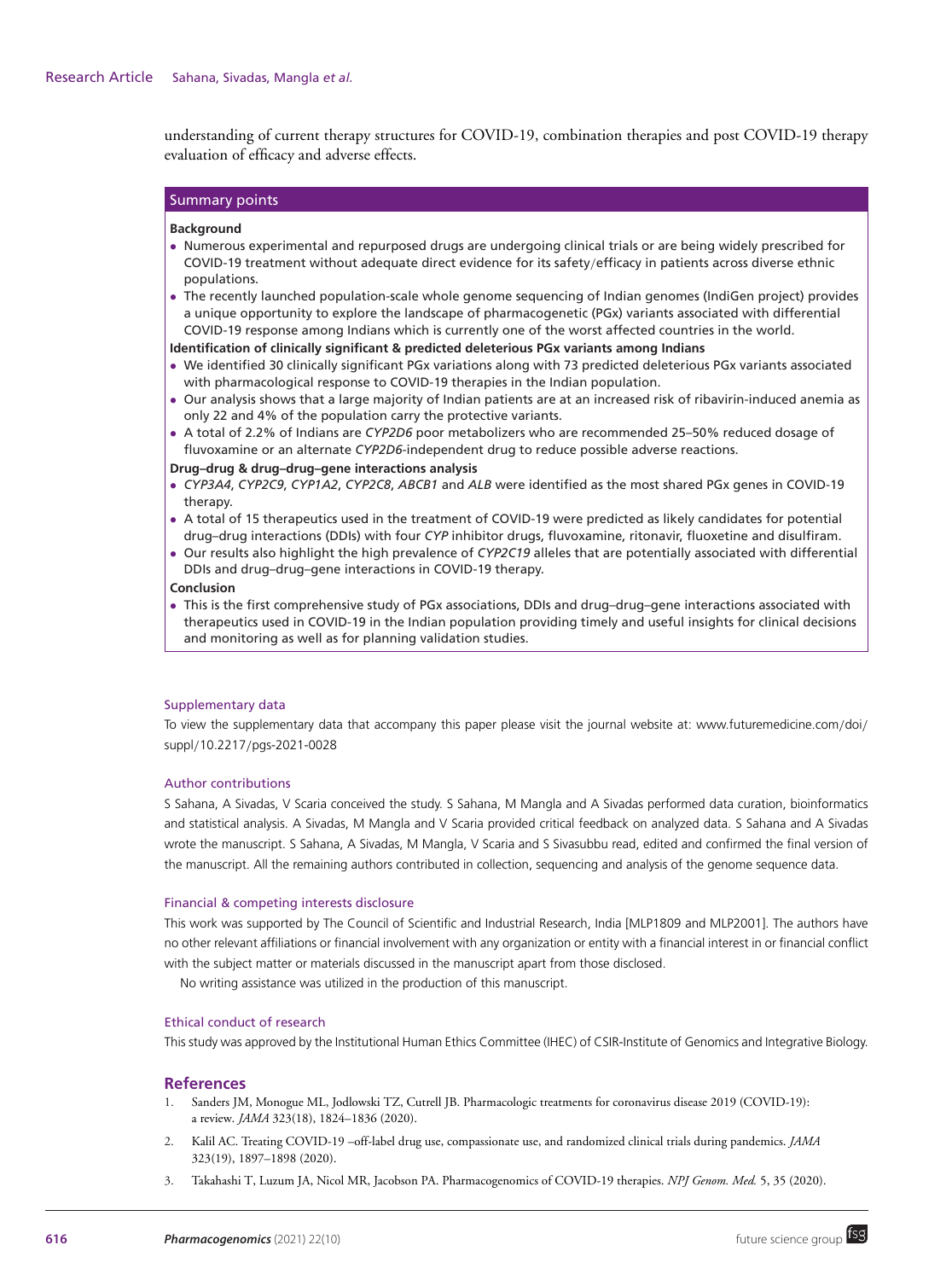- 4. da Rocha J, da Rocha J, Othman H *et al.* G6PD variant distribution in sub-Saharan Africa and potential risks of using chloroquine/hydroxychloroquine based treatments for COVID-19. *medRxiv* doi:10.1101/2020.05.27.20114066 (2020) (Epub ahead of print).
- 5. van der Graaf PH, Giacomini KM. COVID-19: a defining moment for clinical pharmacology? *Clin. Pharmacol. Ther.* 108(1), 11–15 (2020).
- 6. Badary OA. Pharmacogenomics and COVID-19: clinical implications of human genome interactions with repurposed drugs. *Pharmacogenomics J.* 21, 275–284 (2021).
- 7. Zubiaur P, Koller D, Saiz-Rodríguez M, Navares-Gómez M, Abad-Santos F. Important pharmacogenetic information for drugs prescribed during the SARS-CoV-2 infection (COVID-19). *Clin. Transl. Sci.* 13(6), 1023–1033 (2020).
- 8. Kohlrausch FB, de Cassia Estrela R, Barroso PF, Suarez-Kurtz G. The impact of SLCO1B1 polymorphisms on the plasma concentration ´ of lopinavir and ritonavir in HIV-infected men. *Br. J. Clin. Pharmacol.* 69(1), 95–98 (2010).
- 9. Lo C, Nguyen S, Yang C *et al.* Pharmacogenomics in Asian subpopulations and impacts on commonly prescribed medications. *Clin. Transl. Sci.* 13(5), 861–870 (2020).
- 10. Chi X, Wang M, Pan Y *et al.* Inosine triphosphate pyrophosphatase polymorphisms are predictors of anemia in Chinese patients with chronic hepatitis C during therapy with ribavirin and interferon. *J. Gastroenterol. Hepatol.* 35(1), 97–103 (2020).
- 11. Wang L-Y, Cui J-J, OuYang Q-Y *et al.* Genetic profiles in pharmacogenes indicate personalized drug therapy for COVID-19. *medRxiv* doi:10.1101/2020.03.23.20041350 (2020) (Epub ahead of print).
- 12. Kamel Boulos MN, Geraghty EM. Geographical tracking and mapping of coronavirus disease COVID-19/severe acute respiratory syndrome coronavirus 2 (SARS-CoV-2) epidemic and associated events around the world: how 21st century GIS technologies are supporting the global fight against outbreaks and epidemics. *Int. J. Health Geogr.* 19(1), 8 (2020).
- 13. Chaubey G. Coronavirus (SARS-CoV-2) and mortality rate in india: the winning edge. *Front Public Health* 8, 397 (2020).
- 14. Sivadas A, Scaria V. Population-scale genomics enabling precision public health. In: *Advances in genetics* Kumar DBT (Ed.). Academic Press, Volume 103, 119–161 (2019).
- 15. Stark Z, Dolman L, Manolio TA *et al.* Integrating genomics into healthcare: a global responsibility. *Am. J. Hum. Genet.* 104(1), 13–20 (2019).
- 16. Jain A, Bhoyar RC, Pandhare K *et al.* IndiGenomes: a comprehensive resource of genetic variants from over 1000 Indian genomes. *Nucleic Acids Res.* 49(D1), D1225–D1232 (2021).
- 17. Purcell S, Neale B, Todd-Brown K *et al.* PLINK: a tool set for whole-genome association and population-based linkage analyses. *Am. J. Hum. Genet.* 81(3), 559–575 (2007).
- 18. Wang K, Li M, Hakonarson H. ANNOVAR: functional annotation of genetic variants from high-throughput sequencing data. *Nucleic Acids Res.* 38(16), e164 (2010).
- 19. Auton A, Abecasis GR, Altshuler DM *et al.* A global reference for human genetic variation. *Nature* 526(7571), 68–74 (2015).
- 20. Bahar,, Muh A. Pharmacogenetics of drug–drug interaction and drug–drug–gene interaction: a systematic review on CYP2C9, CYP2C19 and CYP2D6. *Pharmacogenomics 18.7* 701–739 (2017).
- 21. Scott EM, Halees A, Itan Y *et al.* Characterization of Greater Middle Eastern genetic variation for enhanced disease gene discovery. *Nat. Genet.* 48(9), 1071–1076 (2016).
- 22. Ng PC, Henikoff S. SIFT: predicting amino acid changes that affect protein function. *Nucleic Acids Res.* 31(13), 3812–3814 (2003).
- 23. Adzhubei I, Jordan DM, Sunyaev SR. Predicting functional effect of human missense mutations using PolyPhen-2. *Current Protocols in Human Genetics* 76(1), 7–20 (2013).
- 24. Schwarz JM, Cooper DN, Schuelke M, Seelow D. MutationTaster2: mutation prediction for the deep-sequencing age. *Nat. Methods* 11(4), 361–362 (2014).
- 25. Hewett M. PharmGKB: the pharmacogenetics knowledge base. *Nucleic Acids Res.* 30(1), 163–165 (2002).
- 26. Wishart DS, Knox C, Guo AC *et al.* DrugBank: a knowledgebase for drugs, drug actions and drug targets. *Nucleic Acids Res.* 36(Database issue), D901–906 (2008).
- 27. Lee S-B, Wheeler MM, Patterson K *et al.* Stargazer: a software tool for calling star alleles from next-generation sequencing data using CYP2D6 as a model. *Genet. Med.* 21(2), 361–372 (2019).
- 28. Flourish Studio, Kiln Enterprises Ltd. (2020). https://flourish.studio/
- 29. Shannon P, Markiel A, Ozier O *et al.* Cytoscape: a software environment for integrated models of biomolecular interaction networks. *Genome Res.* 13(11), 2498–2504 (2003).
- 30. Sterck L. 'Draw venn diagram'. http://bioinformatics.psb.ugent.be/webtools/Venn/
- 31. Flockhart DA. Drug interactions: cytochrome P450 drug interaction table. Indiana University School of Medicine (2007). https://drug-interactions.medicine.iu.edu